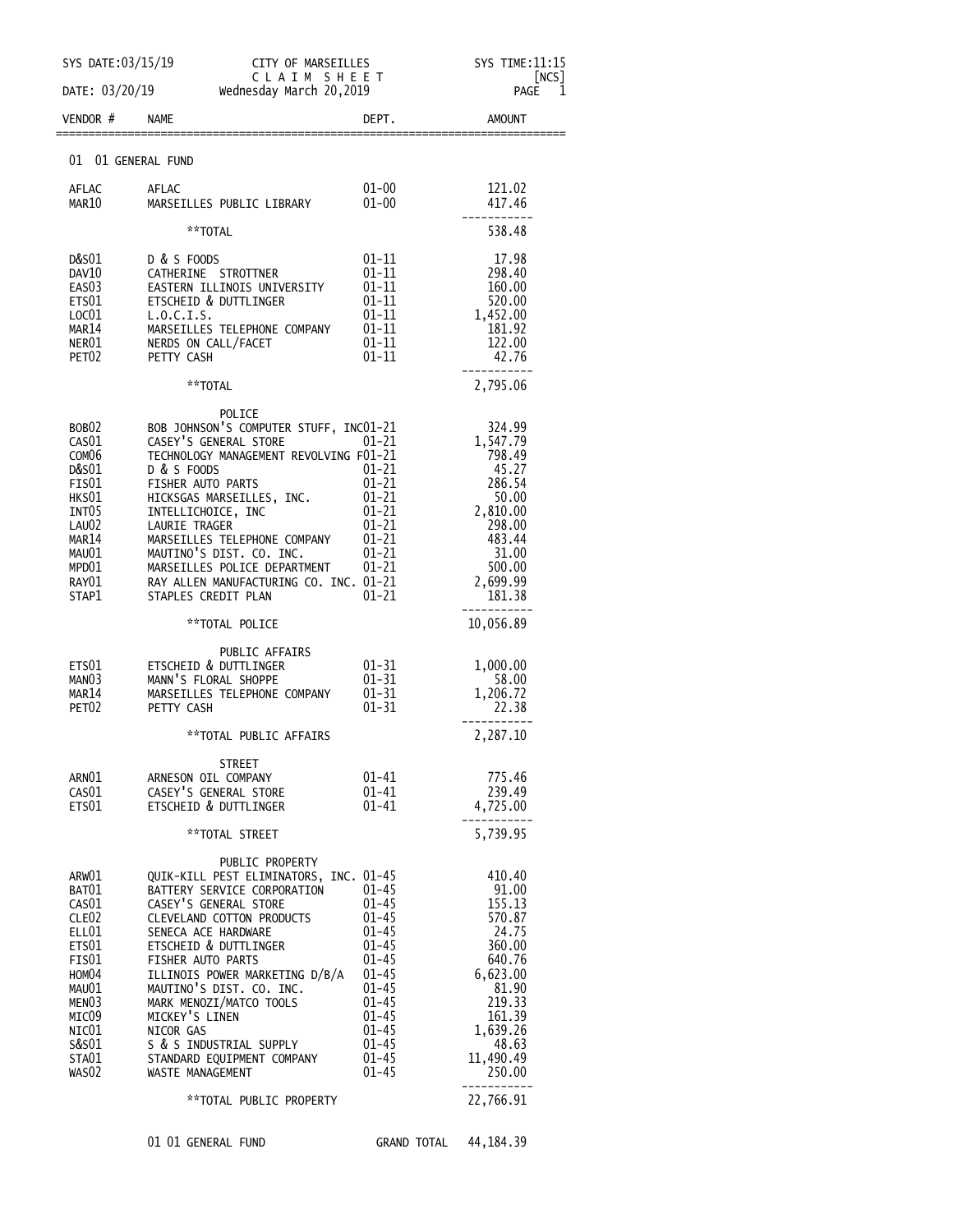| SYS DATE:03/15/19<br>DATE: 03/20/19       |                                                                                                                                             | CITY OF MARSEILLES<br>CLAIM SHEET<br>Wednesday March 20,2019 |                                                  |
|-------------------------------------------|---------------------------------------------------------------------------------------------------------------------------------------------|--------------------------------------------------------------|--------------------------------------------------|
| VENDOR #                                  | <b>NAME</b>                                                                                                                                 | DEPT.                                                        | <b>AMOUNT</b>                                    |
|                                           | 04 04 LIABILITY INSURANCE FUND                                                                                                              |                                                              |                                                  |
| <b>IPRF</b>                               | ILLINOIS PUBLIC RISK FUND                                                                                                                   | $04 - 00$                                                    | 3,364.00                                         |
|                                           | **TOTAL                                                                                                                                     |                                                              | 3,364.00                                         |
|                                           | 04 04 LIABILITY INSURANCE FUND GRAND TOTAL                                                                                                  |                                                              | 3,364.00                                         |
| BAX01                                     | BAXTER & WOODMAN, INC.                                                                                                                      | $08 - 00$                                                    | 1,867.00                                         |
|                                           | **TOTAL                                                                                                                                     |                                                              | 1,867.00                                         |
|                                           | 08 08 COMMUNITY IMPROVEMENTS GRAND TOTAL                                                                                                    |                                                              | 1,867.00                                         |
| B0001<br>LAB01                            | <b>BOOMIN VINYL</b><br>LABOR LOCAL 393                                                                                                      | $10 - 00$<br>$10 - 00$                                       | 255.00<br>500.00                                 |
|                                           | **TOTAL                                                                                                                                     |                                                              | 755.00                                           |
|                                           |                                                                                                                                             |                                                              |                                                  |
|                                           | 10 10 DRUG & DUI ENFORCEMENT GRAND TOTAL                                                                                                    |                                                              | 755.00                                           |
| MAR10                                     | MARSEILLES PUBLIC LIBRARY                                                                                                                   | $14 - 00$                                                    | 460.45                                           |
|                                           | **TOTAL                                                                                                                                     |                                                              | 460.45                                           |
|                                           | 14 14 SOCIAL SECURITY                                                                                                                       | GRAND TOTAL                                                  | 460.45                                           |
| DCO <sub>01</sub>                         | SANDENO, INC/D CONSTRUCTION 15-00                                                                                                           |                                                              | 1,521.30                                         |
|                                           | **TOTAL                                                                                                                                     |                                                              | 1,521.30                                         |
|                                           | 15 15 MOTOR FUEL TAX FUND                                                                                                                   | GRAND TOTAL                                                  | 1,521.30                                         |
| GLE01<br>NIC01                            | <b>GLEASON &amp; COMPANY</b>                                                                                                                | $17 - 00$<br>$17 - 00$                                       | 6.96                                             |
|                                           | NICOR GAS<br>**TOTAL                                                                                                                        |                                                              | 145.36<br>152.32                                 |
|                                           |                                                                                                                                             |                                                              |                                                  |
|                                           | 17 17 RECREATION FUND                                                                                                                       | <b>GRAND TOTAL</b>                                           | 152.32                                           |
| ETS01<br>KANO1                            | ETSCHEID & DUTTLINGER<br>KANE, MCKENNA & ASSOCIATES, INC. 22-00                                                                             | $22 - 00$                                                    | 1,320.00<br>100.00                               |
|                                           | **TOTAL                                                                                                                                     |                                                              | 1,420.00                                         |
|                                           | 22 22 TIF I                                                                                                                                 | GRAND TOTAL                                                  | 1,420.00                                         |
| ETS01<br>FER03<br>KANO1<br>SPR05<br>TUR01 | ETSCHEID & DUTTLINGER<br>FERGUSON WATERWORKS #2516<br>KANE, MCKENNA & ASSOCIATES, INC. 23-00<br>SPRINGFIELD ELECTRIC SUPPLY<br>THE TURFTEAM | $23 - 00$<br>$23 - 00$<br>$23 - 00$<br>$23 - 00$             | 120.00<br>1,219.51<br>100.00<br>141.40<br>101.44 |
|                                           | **TOTAL                                                                                                                                     |                                                              | 1,682.35                                         |
|                                           | 23 23 TIF II                                                                                                                                | <b>GRAND TOTAL</b>                                           | 1,682.35                                         |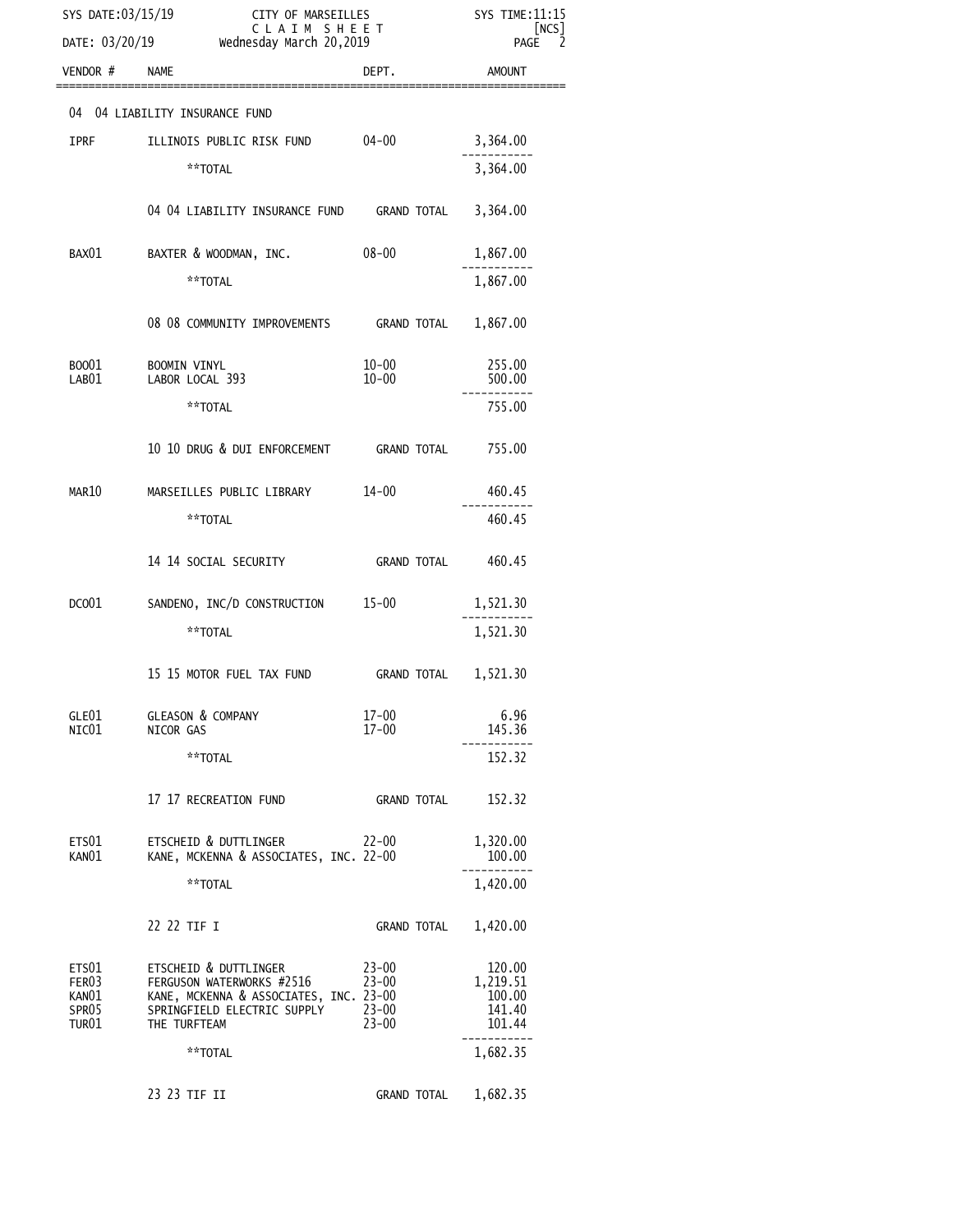| SYS DATE:03/15/19                                                                                                                                                                                                             |                                                                                                       | DATE: $03/20/19$ Wednesday March 20,2019                                                                                                                                                                                                                                                                                                                                                                  | CITY OF MARSEILLES<br>C L A I M  S H E E T<br>nesday March 20,2019                                                                                                                                                                                            | SYS TIME: 11:15<br>[NCS]<br>PAGE 3                                                                                                                                                                                                     |
|-------------------------------------------------------------------------------------------------------------------------------------------------------------------------------------------------------------------------------|-------------------------------------------------------------------------------------------------------|-----------------------------------------------------------------------------------------------------------------------------------------------------------------------------------------------------------------------------------------------------------------------------------------------------------------------------------------------------------------------------------------------------------|---------------------------------------------------------------------------------------------------------------------------------------------------------------------------------------------------------------------------------------------------------------|----------------------------------------------------------------------------------------------------------------------------------------------------------------------------------------------------------------------------------------|
| VENDOR # NAME                                                                                                                                                                                                                 |                                                                                                       |                                                                                                                                                                                                                                                                                                                                                                                                           | DEPT.                                                                                                                                                                                                                                                         | AMOUNT                                                                                                                                                                                                                                 |
| 24 24 TIF III                                                                                                                                                                                                                 |                                                                                                       |                                                                                                                                                                                                                                                                                                                                                                                                           |                                                                                                                                                                                                                                                               |                                                                                                                                                                                                                                        |
| KAN01                                                                                                                                                                                                                         |                                                                                                       | KANE, MCKENNA & ASSOCIATES, INC. 24-00                                                                                                                                                                                                                                                                                                                                                                    |                                                                                                                                                                                                                                                               | 100.00                                                                                                                                                                                                                                 |
|                                                                                                                                                                                                                               |                                                                                                       | **TOTAL                                                                                                                                                                                                                                                                                                                                                                                                   |                                                                                                                                                                                                                                                               | 100.00                                                                                                                                                                                                                                 |
|                                                                                                                                                                                                                               | 24 24 TIF III                                                                                         |                                                                                                                                                                                                                                                                                                                                                                                                           | GRAND TOTAL                                                                                                                                                                                                                                                   | 100.00                                                                                                                                                                                                                                 |
|                                                                                                                                                                                                                               |                                                                                                       | KANO1 KANE, MCKENNA & ASSOCIATES, INC. 25-00                                                                                                                                                                                                                                                                                                                                                              |                                                                                                                                                                                                                                                               | 100.00                                                                                                                                                                                                                                 |
|                                                                                                                                                                                                                               |                                                                                                       | **TOTAL                                                                                                                                                                                                                                                                                                                                                                                                   |                                                                                                                                                                                                                                                               | 100.00                                                                                                                                                                                                                                 |
|                                                                                                                                                                                                                               | 25 25 TIF IV                                                                                          |                                                                                                                                                                                                                                                                                                                                                                                                           | <b>GRAND TOTAL</b>                                                                                                                                                                                                                                            | 100.00                                                                                                                                                                                                                                 |
|                                                                                                                                                                                                                               |                                                                                                       | ETS01 ETSCHEID & DUTTLINGER                                                                                                                                                                                                                                                                                                                                                                               | $50 - 00$                                                                                                                                                                                                                                                     | 14,436.00                                                                                                                                                                                                                              |
|                                                                                                                                                                                                                               |                                                                                                       | **TOTAL                                                                                                                                                                                                                                                                                                                                                                                                   |                                                                                                                                                                                                                                                               | 14,436.00                                                                                                                                                                                                                              |
|                                                                                                                                                                                                                               |                                                                                                       | 50 50 STORMWATER MANAGEMENT FUND GRAND TOTAL 14,436.00                                                                                                                                                                                                                                                                                                                                                    |                                                                                                                                                                                                                                                               |                                                                                                                                                                                                                                        |
| ARN01<br>CAS01<br>COR04<br>CUR01<br>ETS01<br>FER <sub>03</sub><br>FIS01<br>GLE01<br>HAC01<br>HOM04<br>LOC01<br>MAR14<br>NER01<br>PDC01<br>PET <sub>02</sub><br>POL <sub>09</sub><br>POS02<br>TES01<br>HOM04<br>PDC01<br>TES01 | CORE & MAIN LP<br>CURTIS 1000-INC<br>HACH COMPANY<br>L.0.C.I.S.<br>PETTY CASH<br>T.E.S.T.<br>T.E.S.T. | ARNESON OIL COMPANY<br>CASEY'S GENERAL STORE<br>ETSCHEID & DUTTLINGER<br>FERGUSON WATERWORKS #2516<br>FISHER AUTO PARTS<br><b>GLEASON &amp; COMPANY</b><br>ILLINOIS POWER MARKETING D/B/A<br>MARSEILLES TELEPHONE COMPANY<br>NERDS ON CALL/FACET<br>PDC LABORATORIES, INC<br>FERGUSON D.B.A. POLLARD WATER<br>POSTMASTER<br>**TOTAL<br>ILLINOIS POWER MARKETING D/B/A<br>PDC LABORATORIES, INC<br>**TOTAL | 51–00<br>$51 - 00$<br>$51 - 00$<br>$51 - 00$<br>$51 - 00$<br>$51 - 00$<br>$51 - 00$<br>$1 - 0$<br>51-00<br>51-00<br>51-00<br>51-00<br>00<br>$51 - 00$<br>$51 - 00$<br>$51 - 00$<br>$51 - 00$<br>$51 - 00$<br>$51 - 00$<br>$51 - 10$<br>$51 - 10$<br>$51 - 10$ | 480.41<br>521.47<br>368.32<br>392.12<br>160.00<br>111.09<br>254.34<br>41.81<br>1,896.73<br>3,387.86<br>1,452.00<br>46.92<br>122.00<br>42.00<br>149.52<br>141.59<br>400.00<br>108.00<br>10,076.18<br>526.84<br>21.00<br>36.00<br>583.84 |
|                                                                                                                                                                                                                               |                                                                                                       |                                                                                                                                                                                                                                                                                                                                                                                                           |                                                                                                                                                                                                                                                               |                                                                                                                                                                                                                                        |
|                                                                                                                                                                                                                               |                                                                                                       | 51 51 WATER FUND                                                                                                                                                                                                                                                                                                                                                                                          | GRAND TOTAL                                                                                                                                                                                                                                                   | 10,660.02                                                                                                                                                                                                                              |
| CUL02<br>CUR <sub>01</sub><br>DRE01<br>ELL01<br>ETS01<br>FIS01<br>GLE01<br>HKSO1<br>HOM <sub>04</sub><br>KEL03<br>LOC01<br>MAR14<br>NER01                                                                                     | CULLIGAN<br>CURTIS 1000-INC<br>L.O.C.I.S.                                                             | DREISILKER ELECTRIC MOTORS<br>SENECA ACE HARDWARE<br>ETSCHEID & DUTTLINGER<br>FISHER AUTO PARTS<br><b>GLEASON &amp; COMPANY</b><br>HICKSGAS MARSEILLES, INC.<br>ILLINOIS POWER MARKETING D/B/A<br>KELLY SAUDER RUPIPER EQUIPMENT, L52-00<br>MARSEILLES TELEPHONE COMPANY<br>NERDS ON CALL/FACET                                                                                                           | $52 - 00$<br>$52 - 00$<br>$52 - 00$<br>$52 - 00$<br>$52 - 00$<br>$52 - 00$<br>$52 - 00$<br>$52 - 00$<br>$52 - 00$<br>$52 - 00$<br>$52 - 00$<br>$52 - 00$                                                                                                      | 12.30<br>392.11<br>230.23<br>10.54<br>120.00<br>86.43<br>71.97<br>41.10<br>5,776.04<br>77.42<br>1,452.00<br>54.92<br>122.00                                                                                                            |